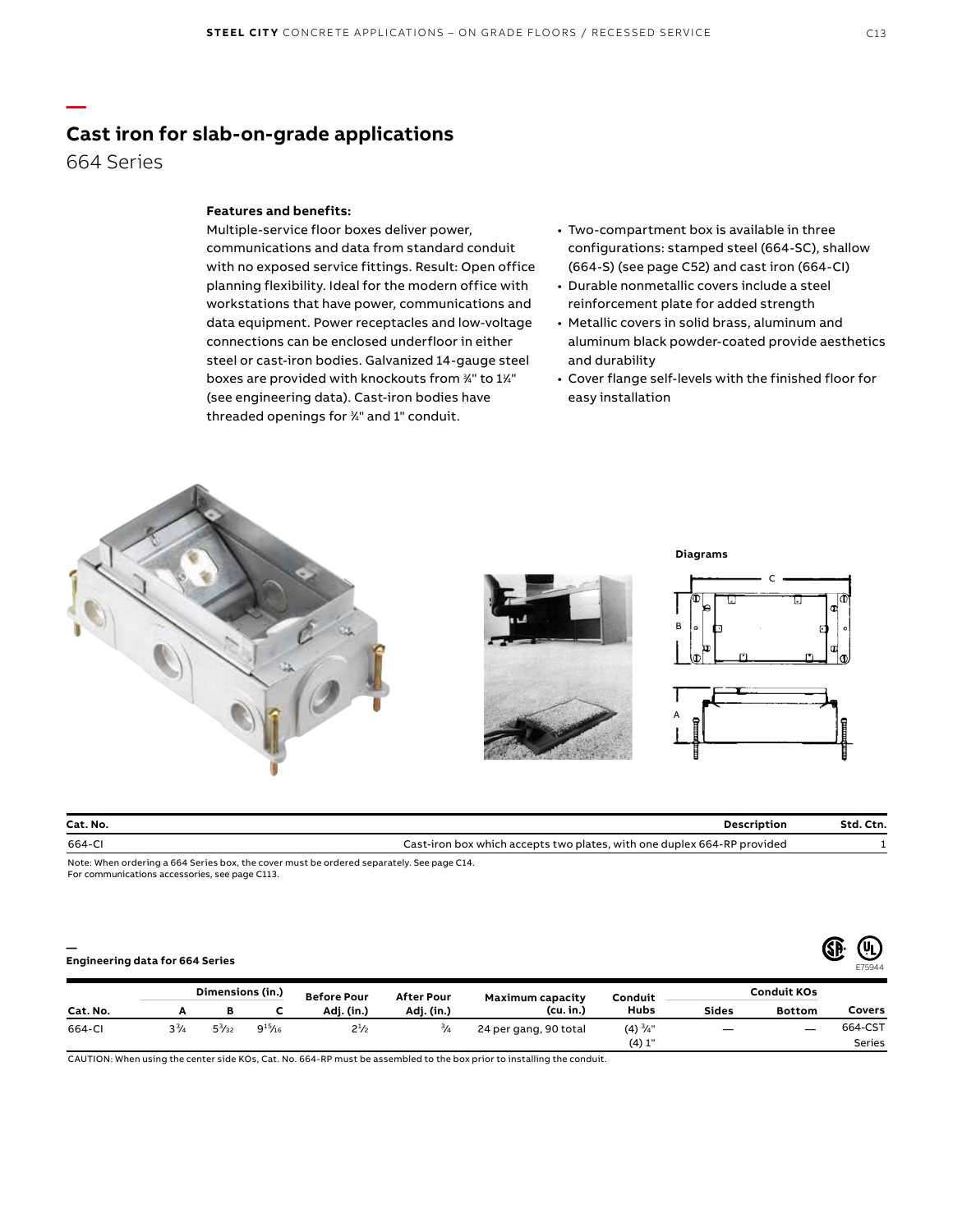**—**

### **Nonmetallic covers**

664 Series

### **Covers for all boxes**



**664-CST-SW**

**— MopTite covers meet UL/CSA scrubwater exclusion requirements for carpet, tile and wood.**



|                |                    |                  | -<br>--   |
|----------------|--------------------|------------------|-----------|
| Cat. No.       | <b>Description</b> | Load Rating (lb) | Std. Ctn. |
| 664-CST-SW-GRY | Grey cover         | 1,500            |           |
| 664-CST-SW-BRN | Brown cover        | 1,500            |           |
| 664-CST-SW-BGE | Beige cover        | 1,500            |           |
| 664-CST-SW-BLK | Black cover        | 1.500            |           |

# **Metallic covers**

664 Series

**—**



**664-CST-M-BRS** Solid brass

**—**





**664-CST-M-ALM** Solid aluminum



**664-CST-M-BLK** Solid aluminum cover, black powder coated



**MopTite covers meet UL/CSA scrubwater exclusion requirements for carpet, tile and wood.**



| Cat. No.      | <b>Description</b>                                                   | Load Rating (lb) | Std. Ctn. |
|---------------|----------------------------------------------------------------------|------------------|-----------|
| 664-CST-M-BRS | Solid brass cover for 664 Series floor boxes                         | 2.250            |           |
| 664-CST-M-ALM | Solid aluminum cover for 664 Series floor boxes                      | 2.250            |           |
| 664-CST-M-BLK | Solid aluminum cover, black powder coated for 664 Series floor boxes | 2.250            |           |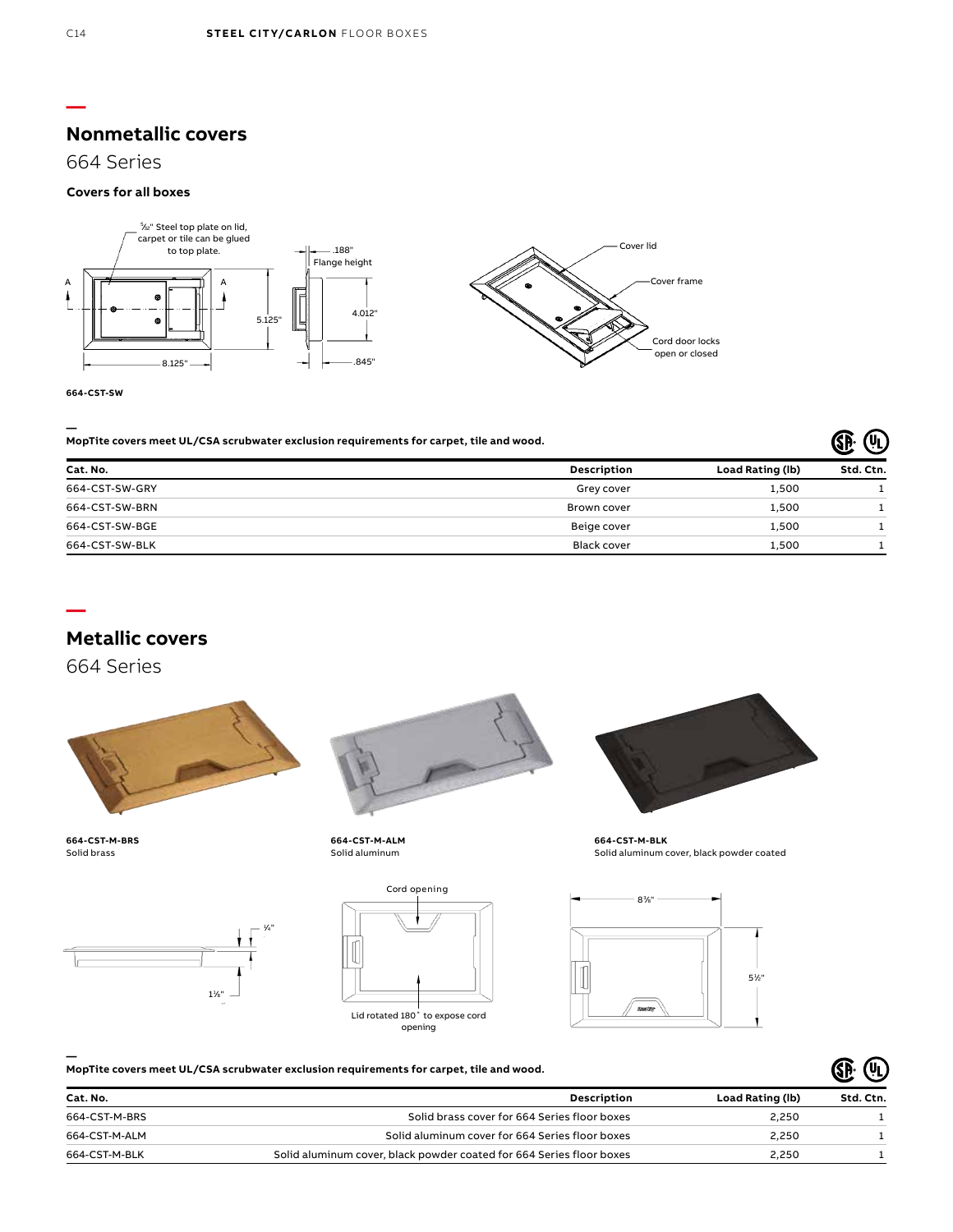# **— Wire tunnel**

664 Series



| Cat. No. | Description                             | Std. Ctn. |
|----------|-----------------------------------------|-----------|
| 664-WT   | For use with 664 and 664-CI floor boxes |           |
|          |                                         |           |

## **Device plates**

**—**

664-SC & 664-CI



- Receptacle face plate for 664 Series floor box for additional power service
- Does not include receptacle. Can be placed at either end of floor box

|            |                                                   | <b>GP</b><br>$(\Psi_L)$ |
|------------|---------------------------------------------------|-------------------------|
| Cat. No.   | <b>Description</b>                                | Std. Ctn.               |
| 664-RP     | For use with 664 and 664-CI floor boxes           |                         |
| 664-BP     | Blank plate for use with 664 & 664-CI floor boxes | Δ                       |
| 664-GP     | GFCI receptacle plate                             | Δ.                      |
| 664-2-MAAP | Device panel, accepts 2 Extron® MAAP plates       | Δ.                      |

CAUTION: When using the center side KOs, all 664 plates must be assembled to the box prior to installing the conduit.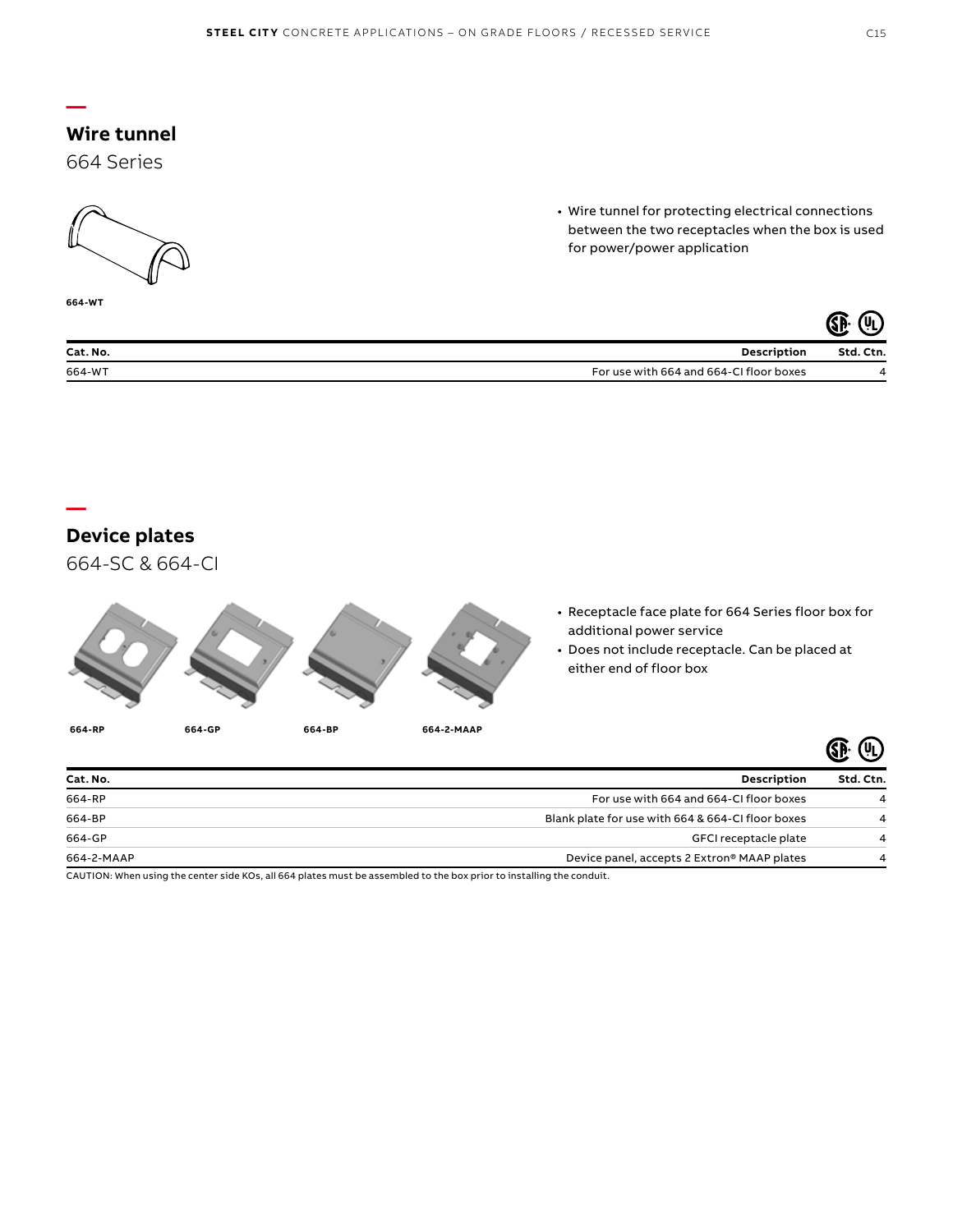### **Cast iron for slab-on-grade applications**

665 Series - 665-CI

The Steel City 665 cast iron floor box provides a high-capacity power and data solution for ground-floor installations. This 4-gang recessed service floor box is ideal for slab-on-grade applications. Removable voltage dividers enable users to customize wiring configurations by feeding two or more adjacent compartments with a single conduit. Aesthetic covers feature a recess to accept floor covering to match the surrounding floor.



#### **Features and benefits:**

- 4-gang, recessed service for a high-capacity aesthetic floor-box solution
- Removable voltage dividers between compartments enable a single conduit to feed two or more adjacent compartments heavy duty, nonmetallic covers with steel reinforcement plates are available in a wide variety of colors to match any decor (black, grey, brown and beige)
- Metallic covers
- Separate cord door in the cover latches firmly in the open position to prevent damage to cables
- MopTite covers meet UL/CSA scrubwater exclusion requirements for carpet, tile and
- wood
- Largest cubic-inch capacity of any cast iron recessed 4-gang floor box
- Inline 1<sup>1</sup>/4" hubs allow high-capacity straight runs for communicator wiring
- Custom device panels and hub sizes are available. Contact technical service about these offerings

| z<br>↖ | Uı |
|--------|----|
|--------|----|

|          |                    | Device compartments (in.) |           |           |            |                           |           |
|----------|--------------------|---------------------------|-----------|-----------|------------|---------------------------|-----------|
| Cat. No. | <b>Description</b> | Length                    | Width     | Heiaht    | Area       | <b>Device Access Area</b> | Std. Ctn. |
| 665-CI   | Cast iron box      | $5^{3}/4$                 | $3^{1/2}$ | $2^{1/4}$ | 45 cu. in. | 126 cu. in.               |           |

**665-Cl floor box does not include device plates or cover. Order separately.** (See page C17) For communications accessories, see page C113.

#### **Diagrams**





**—**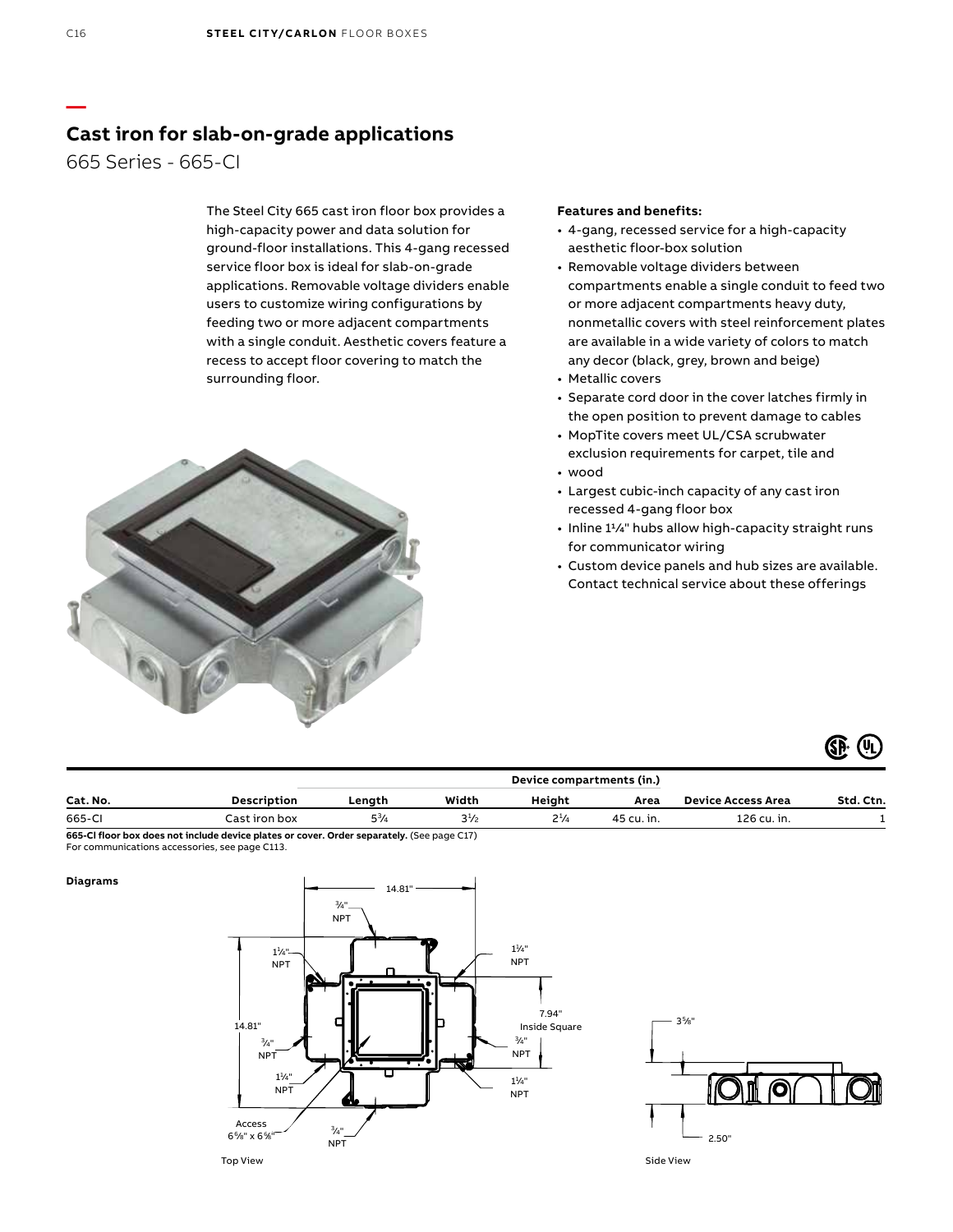

**Metallic covers**

**665-CST-M-BRS** Solid brass

**—**





**665-CST-M-ALM** Solid aluminum





**665-CST-M-BLK** Solid aluminum, black powder coated



**4 4** 

| Cat. No.      | Description                                                          | Load Rating (lb) | Std. Ctn. |
|---------------|----------------------------------------------------------------------|------------------|-----------|
| 665-CST-M-BRS | Solid brass cover for 665 Series floor boxes                         | 1.500            |           |
| 665-CST-M-ALM | Solid aluminum cover for 665 Series floor boxes                      | 1.500            |           |
| 665-CST-M-BLK | Solid aluminum cover, black powder coated for 665 Series floor boxes | 1.500            |           |

## **Nonmetallic covers**

665 Series



**665-CST-SW-BLK** Black nonmetallic cover







 $1\rlap{1}^1\!/\!16"$ 

3 ⁄16"

| Cat. No.       | Description                                         | Load Rating (lb) | Std. Ctn. |
|----------------|-----------------------------------------------------|------------------|-----------|
| 665-CST-SW-BLK | Nonmetallic cover for 665 Series floor boxes, black | 750              |           |
| 665-CST-SW-GRY | Nonmetallic cover for 665 Series floor boxes, grey  | 750              |           |
| 665-CST-SW-BGE | Nonmetallic cover for 665 Series floor boxes, beige | 750              |           |
| 665-CST-SW-BRN | Nonmetallic cover for 665 Series floor boxes, brown | 750              |           |

Furnished with (4)  $#8-32 \times 5\%$ " mounting screws. Contact ABB Technical Service for Color Chip samples.